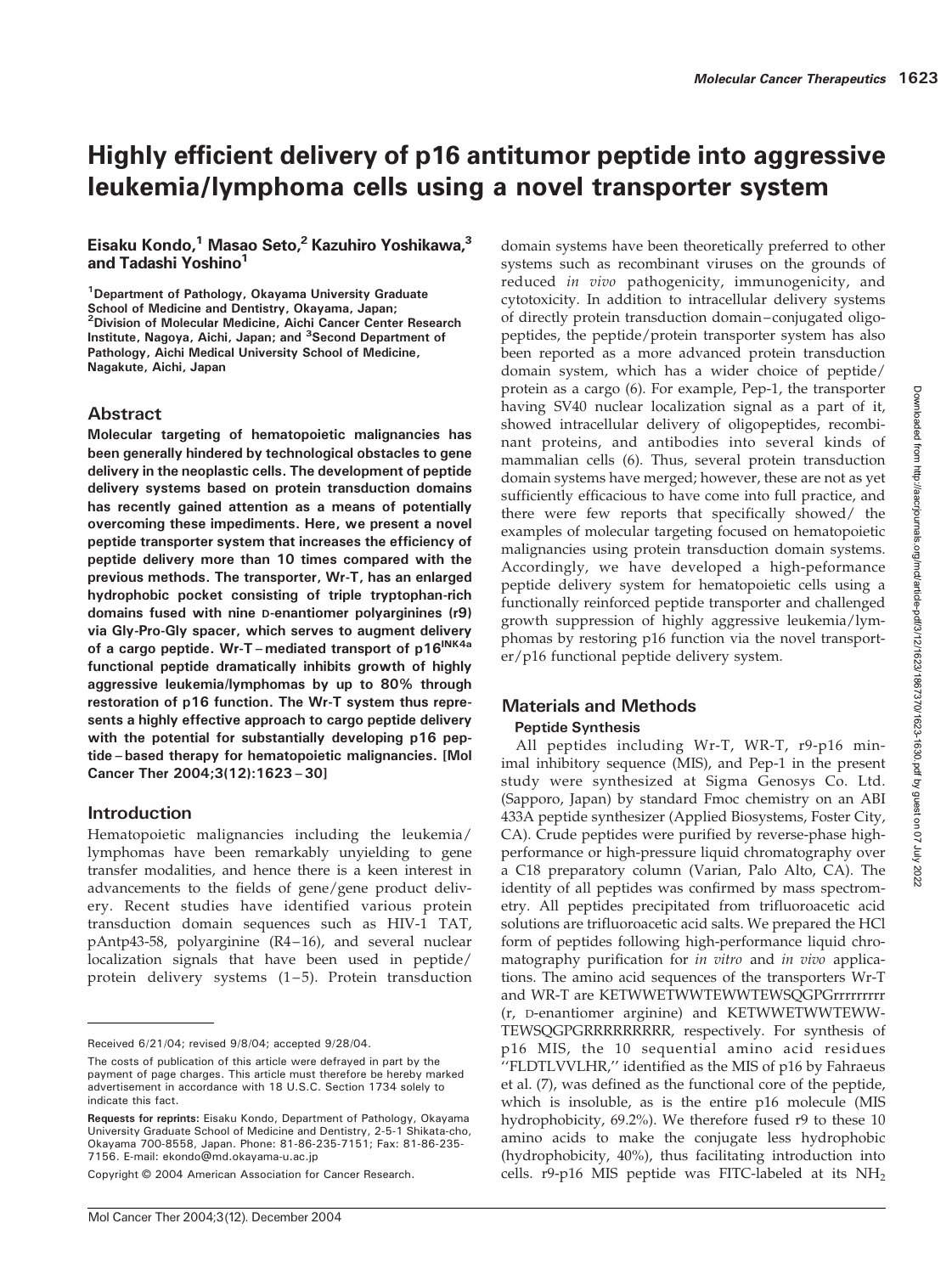terminus of the amino acids for fluorescence microscopic and flow cytometric analyses; unlabeled p16 peptide was used for other biological assays. Pep-1 transporter was synthesized following the sequence reported by Morris et al. (6): Pep-1, KETWWETWWTEWSQPKKKRKV.

#### PeptideTransduction

For introduction of the peptide mixture in vitro growth suppression, the Wr-T peptide and r9-p16 MIS peptide were mixed in 50  $\mu$ L of PBS at room temperature for 45 minutes (final concentration: Wr-T, 5  $\mu$ mol/L; r9-p16 MIS, 2  $\mu$ mol/L). The solution was then added directly to 500 AL of RPMI 1640 containing 10% fetal bovine serum to obtain the indicated final concentration.

In vivo peptide delivery to solid human Burkitt's tumor was done as follows: the Wr-T/r9-p16 MIS peptide mix (Wr-T, 40 nmol; r9-p16 MIS, 20 nmol) was s.c. injected so as to surround the whole tumor when it had grown to a diameter of 3 mm (tumor volume,  $\sim 100 \text{ mm}^3$ ). For the control groups, in parallel,  $100 \mu L$  of PBS without peptide or Wr-T peptide alone was dissolved in  $100 \mu L$  of PBS and injected into mice.

### Cells

Human mantle cell lymphoma cell line SP-53 carrying t(11;14) (kindly provided by Y. Ohtsuki, Kochi University Medical School), Burkitt's lymphoma cell line BALM-14 and BALM-18 [both bearing t(8;14)], acute lymphoblastic leukemia cell line BALL-1, chronic myeloblastic leukemia cell line K-562 carrying t(9;22), and a natural killer lymphoma cell line YT were maintained in RPMI 1640 plus 10% fetal bovine serum at 37 $^{\circ}$ C in a 5% CO<sub>2</sub> incubator (8–11). DERL-2, which exhibits the immune cell phenotype of natural killer-T-cell leukemia/lymphoma, was maintained in RPMI 1640 plus 10% fetal bovine serum containing 100 units/mL of interleukin 2 (11). BALM-14, BALM-18, BALL-1, K-562, YT, and DERL-2 were kindly provided by Fujisaki Cell Center, Hayashibara Biochemical Institute, Japan. Primary Burkitt's lymphoma cells were freshly isolated from the pleural effusion of a patient in the advanced stages of lymphoma. The number of viable cells in each cell line was assessed by counting trypan blue– excluding cells on a hemocytometer. Results show the average of three counts for each value. Informed patient consent was obtained for use of the primary lymphoma cells in this study.

### Flow Cytometry

For fluorescence intensity measurements, cells treated with FITC-labeled peptides were washed thrice with PBS, then immediately analyzed by FACScan and Cell Quest software (Becton Dickinson, Palo Alto, CA). Cell cycle analysis was done using FACScan on cells whose DNA was stained with 10  $\mu$ g/mL propidium iodide in 0.5% NP40 24 hours after introduction of the peptides, according to the manufacturer's staining protocol (Qbiogene, Carlsbad, CA). Apoptosis assays were done with the Cy-3 Annexin V staining kit (MBL Co. Ltd., Nagoya, Japan) on the peptidetreated cells following the manufacturer's instructions followed by FACScan analysis.

### Fluorescence Microscopy and Confocal Laser Scanning Microscopy

Uptake and intracellular localization of FITC-labeled r9 p16 MIS peptide or FITC-labeled Wr-T peptide were assessed by both inverted fluorescence microscope (Olympus IX71-ARCEVA, Tokyo, Japan) and confocal laser scanning microscopy (LSM510, Zeiss, Jena, Germany). Inverted fluorescence microscope was used for detecting FITC signal in living SP-53 cells, peripheral blood mononuclear cells (PBMC), and primary lymphoma cells, cultured in RPMI 1640 supplemented with 10% fetal bovine serum. Nuclear localization of the FITC-conjugated peptide was determined by propidium iodide staining of RNase-treated cells and dual laser detection under confocal laser microscope. Living cells were washed thrice in RPMI 1640 with 10% fetal bovine serum prior to microscopic assays and were observed without fixation.

# Reverse Transcription - PCR

Five micrograms of total RNA was extracted from each human leukemia/lymphoma cell line using RNA-Bee (TEL-TEST, Friendswood, TX). Subsequently, cDNA was synthesized from the extracted RNA using an oligo(dT) primer and cDNA synthesis kit (SuperScript first-strand synthesis system, Invitrogen, Carlsbad, CA). Reverse transcription-PCR was done by using Z-Taq polymerase (Takara Bio, Tokyo, Japan): amplification conditions were  $98^{\circ}C$  for 3 minutes followed by 26 cycles of a  $98^{\circ}C$ , 2-second denaturation with a  $68^{\circ}$ C, 15-second extension. A final brief extension was at  $72^{\circ}$ C. The sense/antisense primer sequences for Cdk4, Cyclin D1, and GAPDH were as described previously (12). The sense and antisense primer sequences for  $p16^{INK4a}$  were  $5'$ -ATGGAGCCGGCGGCGGGGAG-3' and  $5'$ -TCAATCGGGGATGTCTGAGG-3', respectively.

# Immunoblotting

Cells were promptly lysed with SDS sample buffer and the extracts were separated by SDS-PAGE using 4% to 12% bis-Tris gradient gels (Novex, San Diego, CA). Gels were blotted on nitrocellulose membrane, then sequentially probed with the following antibodies after blocking with Superblock (Pierce, Rockford, IL): rabbit polyclonal antiphospho-Ser<sup>780</sup> pRB (Cell Signaling Technology Inc., Beverly, MA) and anti-actin (Chemicon, Temecula, CA).

#### MouseTumor Models

Six-week-old BALB/c female nude mice were obtained from CLEA JAPAN, Inc. (Tokyo, Japan). A total of  $1.0 \times 10^7$ cells of the BALM-14 human Burkitt lymphoma line, were taken up in  $100 \mu L$  of RPMI 1640 and s.c. injected into each mouse to form a solid tumor nodule. Method of introduction of the peptide to the tumor was described above (see Peptide Transduction).

# Results

# Design and Intracellular Uptake of the Wr-T and the Cargo p16 Peptide

We first designed the transporter Wr-T based on Pep-1, which consists of an enlarged hydrophobic peptidebinding domain made by tripling a tryptophan-rich motif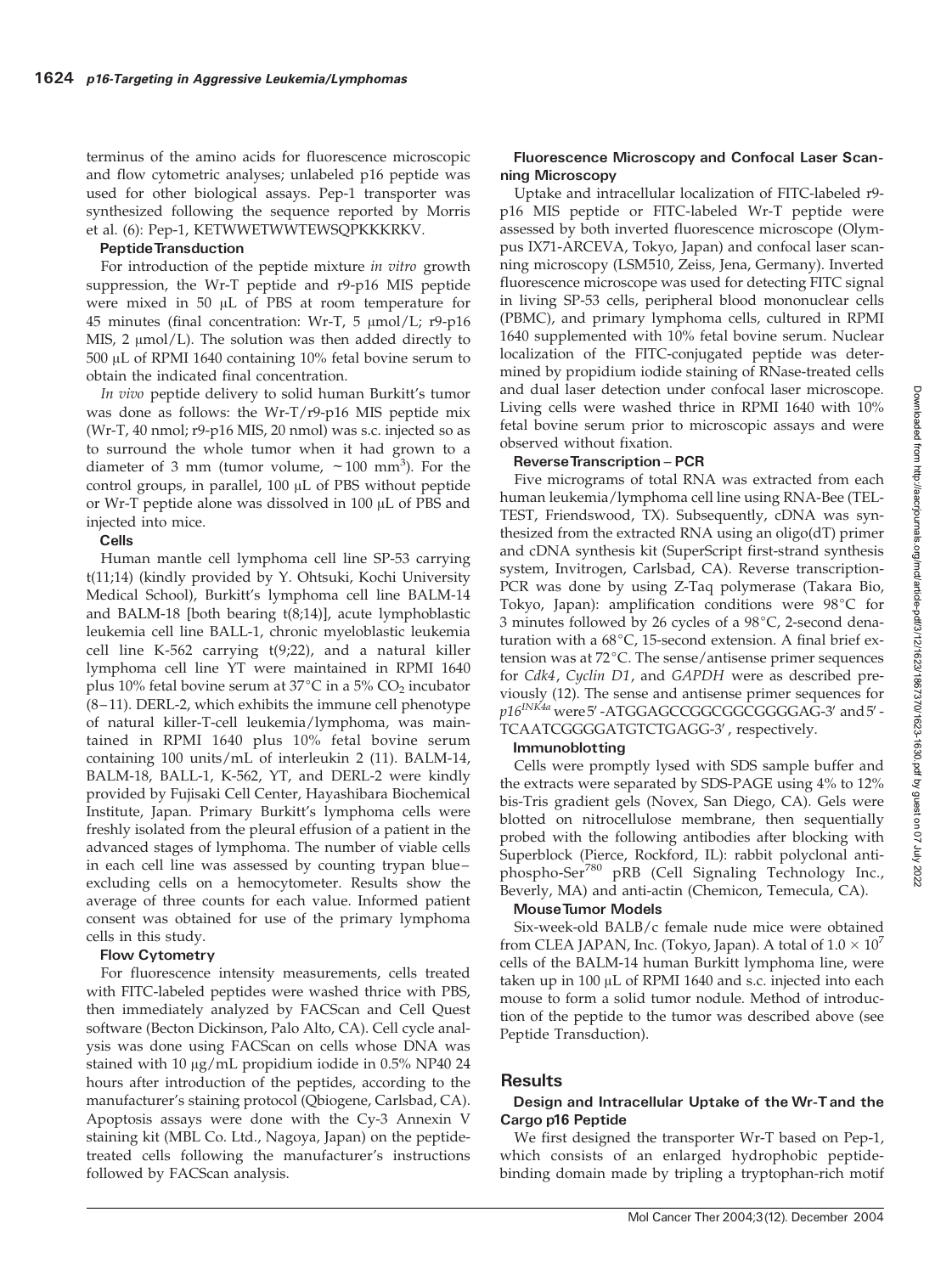Downloaded from http://aacrjournals.org/mct/article-pdf/3/12/1623/1867370/1623-1630.pdf by guest on 07 July 2022 Downloaded from http://aacrjournals.org/mct/article-pdf/3/12/1623/1867370/1623-1630.pdf by guest on 07 July 2022

(WWTE/ET) and by sequential fusion to a nine poly-D-arginine (r9) via a GPG spacer (Fig. 1A). Our theoretical expectation was that this expanded motif should increase the capacity for docking cargo peptides. In addition, the protein transduction domain, r9, was expected to exceed SV40 nuclear localization signal in cell permeability (3). We selected p16 as a molecular target for our Wr-T system because loss of p16 expression has been reported to be a hallmark of aggressive leukemia/lymphomas (13-15). We used a r9-fusion-p16 MIS (7) peptide (r9-p16 MIS) as a cargo peptide for Wr-T–mediated oligopeptide delivery (Fig. 1A). Cellular uptake of FITC-r9-p16 MIS by the peptide carriers was assessed using SP-53 cells, a human mantle cell lymphoma cell line (8). After 12 hours incubation with the Wr-T/p16 peptide mixture, we observed dramatic uptake of FITC-r9-p16 MIS, which was distributed throughout each living SP-53 cell (Fig. 1B). By comparison, r9-p16 MIS alone was transduced at much lower efficiency, and the transduced peptide showed a punctate vesicular pattern at the cytoplasms, which indicated endosomal localization (Fig. 1B). Using peptide transporters, Wr-T–mediated transport of r9-p16 MIS was more efficient than Pep-1 in a time-dependent manner (Fig. 1B). To examine differences in efficiency of a cargo peptide delivery by transporters, SP-53 cells were incubated for 12 hours with the mixture of FITC-r9-p16 MIS and each transporter (Pep-1, WR-T, or Wr-T; Fig. 1C), and the transduction was measured by fluorescence-activated cell sorting (FACS) analysis. More than 98% of the cells in each sample were positive for cellular uptake of r9-p16 MIS; however, we observed wide differences between the systems in terms of actual transduction efficiencies in



Figure 1. Cellular uptake of FITC-labeled p16 MIS by the Wr-T transporter. A, sequences of the Wr-T peptide-transporter and r9-p16 inhibitory peptide that contains the functional amino acid sequence of p16 (p16 MIS). Open box, hydrophobic peptide-binding domain; black box, spacer region; gray box, protein transduction domain. r, D-arginine; R, L-arginine. B, fluorescence images of incorporated FITClabeled r9-p16 MIS into SP-53 cells without transporter or by the indicated transporters; SP-53 cells ( $2 \times 10^5$ ), FITC-labeled r9-p16 MIS (final concentration,  $2 \mu mol/L$ ), Wr-T (5 μmol/L). Cellular uptake in living SP-53 cells (left). Comparison of transduction efficiency between Pep-1 and Wr-T (right). FITC-r9-p16 MIS (2 µmol/L), Pep-1 (20  $\mu$ mol/L), and Wr-T (5  $\mu$ mol/L). Cells were examined at the indicated time point after peptide introduction. Propidium iodide was used for nuclear staining. C, FACS analysis for cellular uptake of FITCr9-p16 MIS in SP-53 for the indicated transporters 12 hours after introduction (*left*) and the transduction efficiencies for each method (right). Pep-1 (20  $\mu$ mol/L), WR-T (all "R" composed of L-arginines, 5 μmol/L), Wr-T (all "r" composed of D-arginines, 5  $\mu$ mol/L), FITC-labeled r9-p16 MIS (2  $\mu$ mol/L), respectively. Columns, the mean fluorescence intensity of each sample using the intensity of the r9-p16 MIS – treated cells as a standard. Background fluorescence intensity (the intensity of untreated cells) was 0.02.

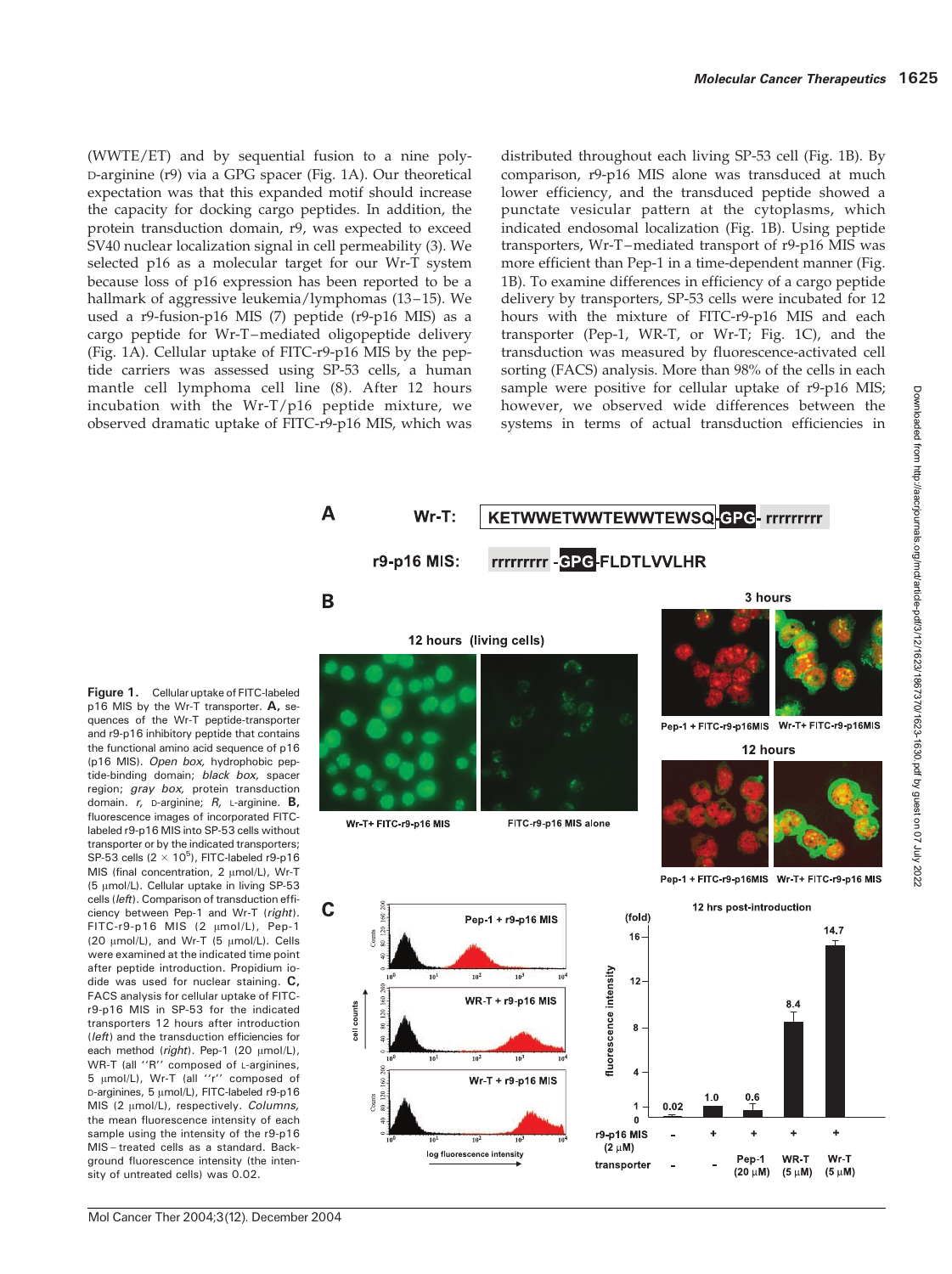which the Wr-T transporter system was the most efficient. Wr-T showed the maximum efficiency, which was 15 times more than the single r9-p16 MIS peptide and 25 times more than the Pep-1 transporter (Fig. 1C). WR-T, with a protein transduction domain composed of nine L-arginine residues, enabled r9-p16 delivery at elevated, although not the very highest, efficiencies.

## Intracellular Localization and Function of the p16 MIS Peptide Delivered byWr-T

We next determined whether the p16 peptide was delivered by Wr-T as a functional peptide to target cell cycle–regulated molecules in SP-53 cells. Confocal microscopic analysis revealed that Wr-T delivered substantial amounts of r9-p16 MIS into the nucleus (Fig. 2A, left). We visualized nuclear localization in the XZ plane (Fig. 2A, arrows, right). In the images of the assembled sections, yellow signals were detected in nuclei of cells treated with Wr-T/r9-p16 MIS mixture but not in nuclei of cells treated with Wr-T alone. Thus, Wr-T is necessary for heightened nuclear delivery of r9-p16 MIS, and neither Wr-T alone (Fig. 2A) nor r9-p16 MIS alone was effective (Fig. 1B). Because R9-fused peptides are known to accumulate within the endosomes and they eventually escape from there by disrupting lipid bilayers (16), it is possible that enhanced uptake of r9-p16 MIS by Wr-T promotes the release/ redirection of much of the endosomally accumulated cargo





Figure 2. Functional analysis of intracellularly targeted r9-p16 MIS using Wr-T. A, intracellular localization of FITC-r9-p16 MIS (2 µmol/L) delivered by Wr-T (5 µmol/L, left). Pl, propidium iodide; merge, both were colocalized. Sectional images of the cells along the XZ plane (right). Arrows, vertically sectioned cells. *Insets*, living cells treated with FITC-Wr-T alone (left); living cells treated with FITC-r9-p16 MIS + Wr-T (right). **B**, enlarged  $G_0$ -G<sub>1</sub> phase in cells treated with Wr-T/r9-p16 MIS mixture. Expression analysis of p16-related genes in SP-53 cells by reverse transcription-PCR (left), cell cycle analysis of propidium iodide–stained cells by FACS (*middle*), and summary of cell cycle analyses (*right*). Cells treated with trichostatin A, which blocks the cell<br>cycle at G<sub>o</sub>-G<sub>1</sub>, were used for comparison. **C,** reduce immunoblotting (Wr-T, 5 µmol/L; r9-p16 MIS, 2 µmol/L). **D**, FACS analysis using Annexin V 24 hours after peptide treatment. Percentage of Annexin V positive cells depicted in red. E, dose-dependent growth suppression of SP-53 cells transduced with Wr-T/p16 MIS complexes. F, efficiencies of growth suppression from transduction with Pep-1/r9-p16 MIS complexes and Wr-T/r9-p16 MIS complexes. (Initial number of cells,  $2.0 \times 10^5$ ).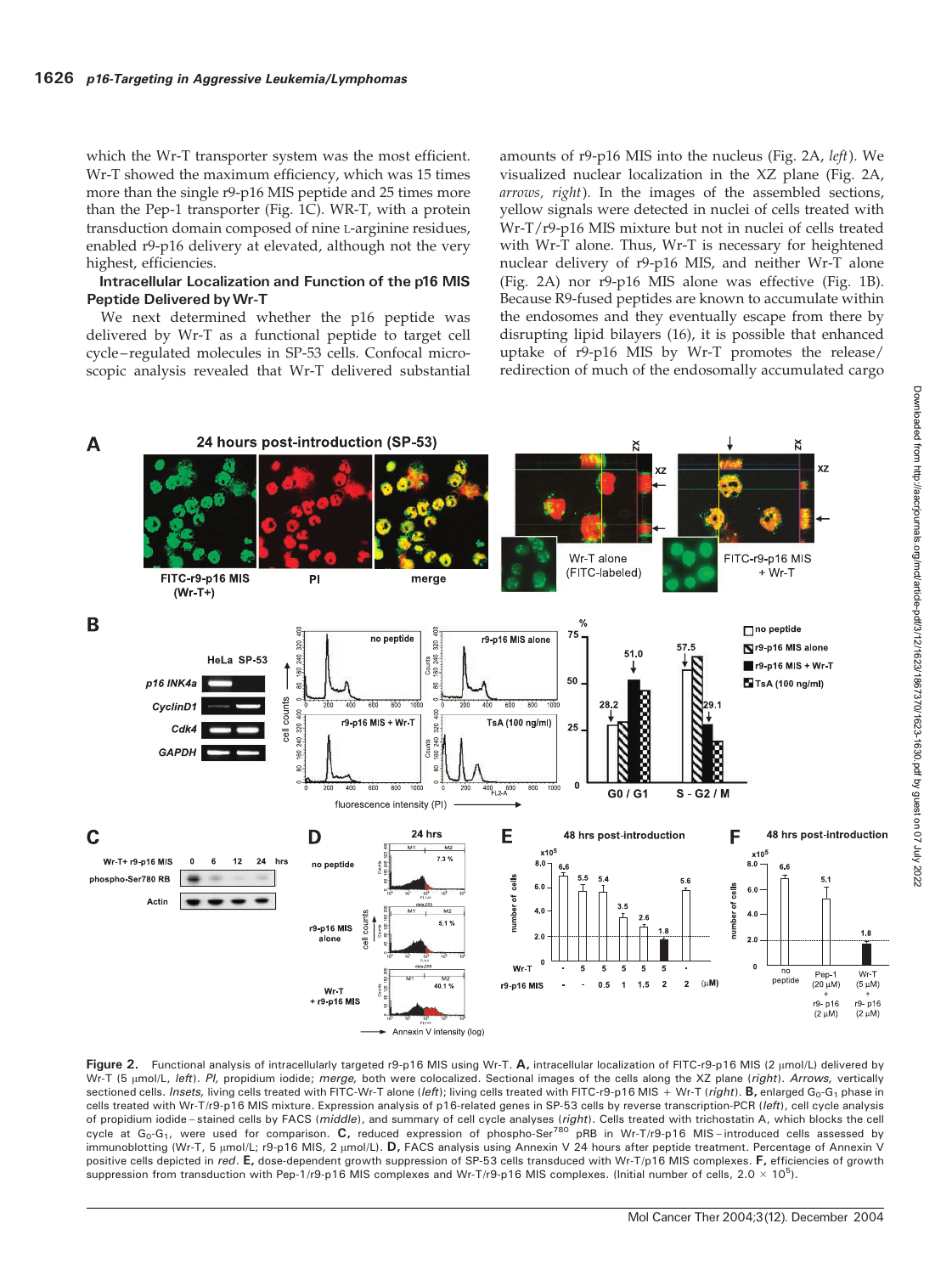peptide. This would help explain the nuclear localization observed in the present study, although a precise mode of action for Wr-T in regulating traffic of a cargo peptide remains unclear. At 24 hours post-transduction, FACS analysis with propidium iodide staining showed that the SP-53 cells incubated with the Wr-T/r9-p16 MIS mixture preferentially accumulated at the  $G_0-G_1$  (51.0%) phase, compared with mock-treated cells (28.2%) and cells treated only with r9-p16 MIS (29.1%). This result was similar to that obtained with cells treated with trichostatin A, a cell cycle inhibitor at  $G_0-G_1$  (Fig. 2B, middle). Because arrest in  $G_1$  phase is expected to abrogate phosphorylation of pRB, we investigated the practical effect of Wr-T–mediated r9-p16 MIS delivery on cell cycle–related pRB status (17, 18). By 6 hours post-transduction, phosphorylated pRB (Ser780 phosphorylation) was dramatically decreased in the cells containing Wr-T/r9-p16 MIS mixture, consistent with the induction of cell cycle arrest by the introduced p16 MIS (Fig. 2C). Approximately 40% of these cells were Annexin V positive at 24 hours post-transduction, suggesting that the nuclear r9-p16 MIS had triggered apoptosis (Fig. 2D). Taken together, these findings indicate that the Wr-T is critical for efficient delivery of target peptide (protein) to the nucleus and that the transduced peptide, r9-p16 MIS, is actually functional within these cells. Wr-T–transported

r9-p16 MIS inhibited SP-53 cell growth in a dose-dependent manner, whereas r9-p16 MIS alone did not significantly suppress growth (Fig. 2E). Comparing the efficiency of inhibition by the Wr-T/r9-p16 MIS mixture to that by the Pep-1/r9-p16 MIS after 48 hours, SP-53 growth inhibition associated with Wr-T delivery (73%) was much greater than that resulting from Pep-1 delivery (23%; Fig. 2F).

### Growth Inhibition of Leukemia/Lymphoma Cells by theWr-T/r9-p16 Transduction System

Based on these results, we attempted to suppress growth of biologically aggressive leukemia/lymphomas (19–21) using the Wr-T–transported r9-p16 MIS. With the exception of acute B-cell lymphoblastic leukemia ''BALL-1,'' such leukemia/lymphoma cells lack p16 mRNA expression (Fig. 3A, left). Consistent with this nonexpression, multiple phosphorylated forms of pRB including Ser<sup>780</sup> were detected in these cells, indicating pRB inactivation along with accelerated cell proliferation (Fig. 3A, right). We introduced r9-p16 MIS into this background by mixing each neoplastic line with Wr-T (final concentration: Wr-T, 5 μmol/L; r9-p16 MIS, 2 μmol/L) and monitoring cell proliferation, starting with  $2.0 \times 10^5$  cells per incubation. With the exception of BALL-1, which expresses  $p16$ , all tumor lines incubated with Wr-T/r9-p16 MIS mixture showed dramatic suppression of cell proliferation

Figure 3. Growth suppression of lymphoma/leukemia cell lines by Wr-T transporter system. A, mRNA expression of p16<sup>INK4a</sup>, Cdk4, and GAPDH in lymphoma/leukemia cell lines using reverse transcription-PCR (left). Endogenous expression of phospho-Ser<sup>780</sup> pRB in the examined cell lines by immunoblotting (right). MCL, mantle cell lymphoma; BL, Burkitt's lymphoma; B-ALL, acute B-cell leukemia; CML, chronic myelocytic leukemia; NKL, natural killer cell lymphoma; NK/T-L, natural killer/ T-cell lymphoma. B, cell growth suppression by transduction of Wr-T/r9-p16 MIS complexes (Wr-T,  $5 \mu$ mol/L; p16 MIS, 2  $\mu$ mol/L). Five representative cases of leukemia/ lymphoma cell lines are shown. The numbers of cells treated with the Wr-T/ r9-p16 MIS mixture were compared with those of cells without peptides, with Wr-T ( $5 \mu$ mol/L) alone, and with  $r9-p16$  MIS (2  $\mu$ mol/L) alone (initial cell number,  $2.0 \times 10^5$ ).

A **DERL-2 (NK/T-L)** BALL-1 (B-ALL) BALM-18 (BL) BALM-14 (BL K-562 (CML) SP-53 (MCL) YT (NKL) BALM-14 BALM-18 DERL-2 BALL-1 SP-53 PBMC PBMC  $(-562$ HeLa HeLa phosphop16 INK4a Ser780 pRE Cdk4 **GAPDH** Actin **K562 (CML) SP-53 (MCL) BALM-14 (BL)** В  $x 10^5$  cells  $\times$  10<sup>5</sup> cells  $\times$  10<sup>5</sup> cells  $6.0$  $10.0$  $20.0$  $5.0$  $8.0$ 16.0  $4.0 12.0$  $6.0$  $3.0$  $8.0$  $4.0$  $2.0$  $4.0$  $2.0$  $2.0$ 0  $\overline{12}$  $\overline{24}$  $48$  $72$  hrs  $\mathbf{0}$  $\mathbf{0}$  $12$  $24$ 48 72 hrs  $\overline{12}$  $72$  hrs  $24$ 48 YT (NKL) BALL-1 (B-ALL)  $x 10^5$  cells  $x 10^5$  cells  $6.0$  $15.0$ no peptide  $5.0$  $12.0$ Wr-T alone  $9.0$  $4.0$  $6.0$  $3.0$ r9-p16 MIS alone  $\frac{3.0}{2.0}$  $2.0$ Wr-T+ r9-p16 MIS  $\mathbf 0$  $12$  $24$ 48 72 hrs  $12$  $\dot{24}$  $\overline{48}$  $72$  hrs  $\mathbf 0$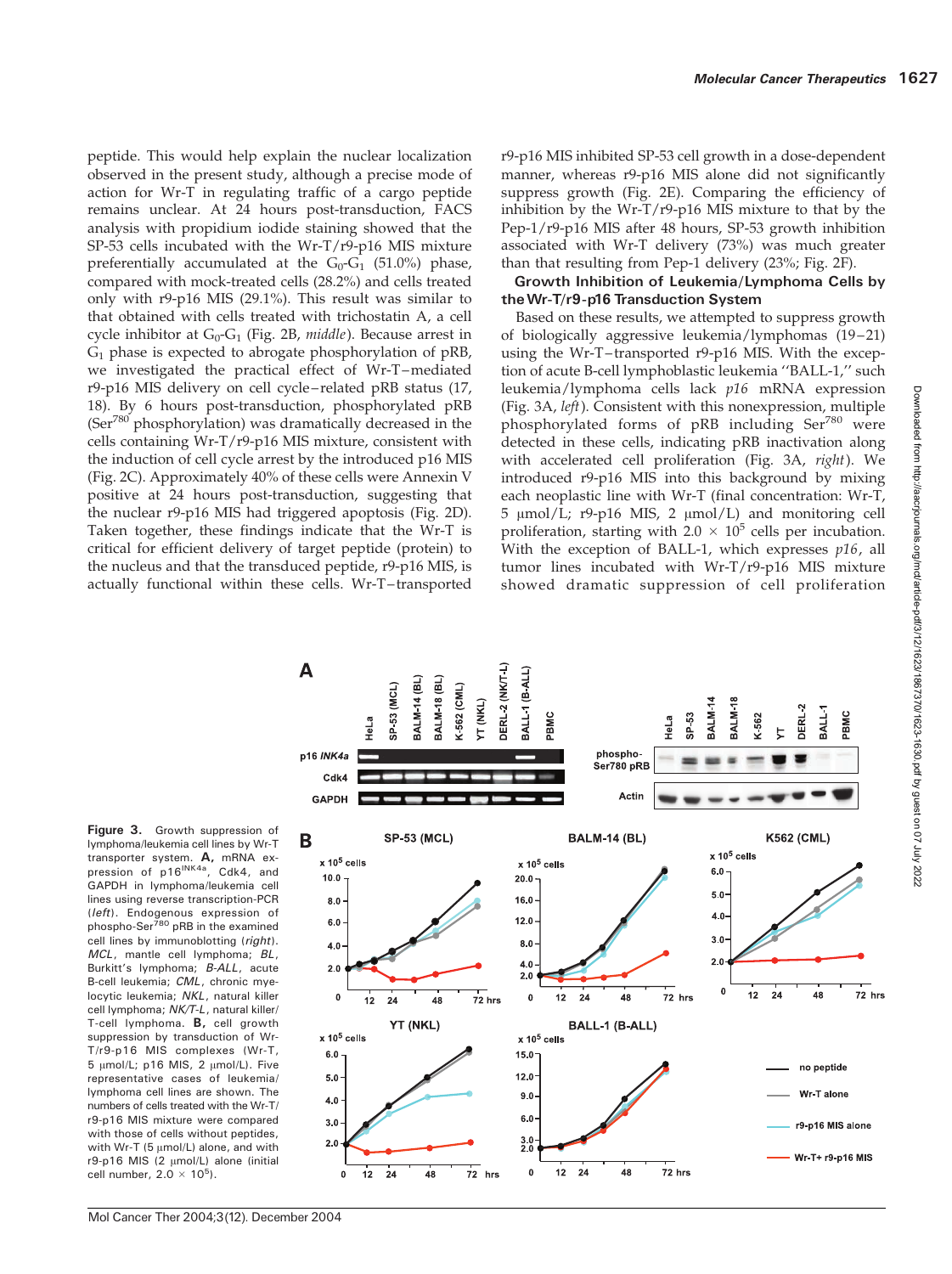(Fig. 3B). In contrast, administration of r9-p16 MIS alone yielded no significant growth suppression in any of these cell lines; presumably, the lack of BALL-1 growth suppression for any of the treatments is due to the growth independence of this line from the Cdk4-p16-RB signaling pathway. The Wr-T/r9-p16 MIS delivery system should therefore be quite useful for inhibiting a spectrum of p16 negative, but not p16-positive leukemia/lymphoma lines. To examine the biological effect of this Wr-T/p16 delivery system against nonneoplastic lymphocytes was considered to be important, we examined whether the Wr-T/r9-p16 MIS complexes adversely affect the viability of PBMCs from healthy donors. At either 24 or 48 hours, we observed only a slight cytotoxicity of <5% in these PBMCs for the same concentration of mixture used with the leukemia/ lymphoma cells. This negligible cytotoxicity to PBMCs is not due to differential uptake because >98% of the PBMCs had internalized r9-p16 MIS (data not shown).

#### Advanced Applications of the Wr-T/p16 Transduction System

We next determined if the p16 delivery system was effective on primary lymphoma cells directly isolated from patients. We obtained primary lymphoma cells from a patient's pleural effusion (Fig. 4A, left), and treated with Wr-T/r9-p16 MIS mixture. These cells do not express p16 (Fig. 4A, top left), carry the  $t(8,14)(q24;q32)$  translocation, nor have a B-cell phenotype (data not shown). Fluorescence microscopic and FACS analyses showed enhanced cellular uptake of FITC-r9-p16 MIS in the presence of Wr-T in >97% of the living cells (Fig. 4A, middle). After 24 and 48 hours of incubation, FACS analysis further indicated that the incorporated peptide inhibited growth and induced apoptosis, with efficiency greater than the single r9-p16 MIS treatment (Fig. 4A, right graph).

Because conceivably, Wr-T–based delivery system could have therapeutic uses, we established animal tumor



Figure 4. Use of Wr-T/r9-p16 for primary lymphoma and in vivo tumors. A, application of the Wr-T/ r9-p16 MIS delivery system on primary lymphoma cells. Primary lymphoma cells (2.0 × 10<sup>5</sup>) lacking p16 expression were introduced with r9-p16 MIS (2 µmol/L) by Wr-T (5 µmol/L). Cytology by May-Giemsa staining (left) and intracellular uptake of FITC-r9-p16 MIS (middle). Columns, percentages of viable cells in each indicated sample relative to those in untreated cells 24 and 48 hours after introduction as determined by FACS analyses using Annexin V (right). Pri.Ly, primary lymphoma cells. B, inhibition of tumor growth by single administration of Wr-T/r9-p16 MIS mixture in mouse model transplanted with Burkitt's lymphoma cells. Arrows, tumors at 14 days after each treatment (top left, control PBS; top right, Wr-T/r9-p16 MIS mixture). Histology of the s.c. tumor (H&E stain, bottom left), uptake of FITCr9-p16 MIS by Wr-T in frozen, sectioned Burkitt's tumor (bottom right). Bar, 5 mm. Tumor growth curve by single treatment with a mixture of Wr-T and r9p16 (right graph). Maximum diameters of tumors in each group (no peptide group:  $n = 3$ ; Wr-T group:  $n = 3$ ; Wr-T/p16 group:  $n = 3$ ) were measured at the indicated time.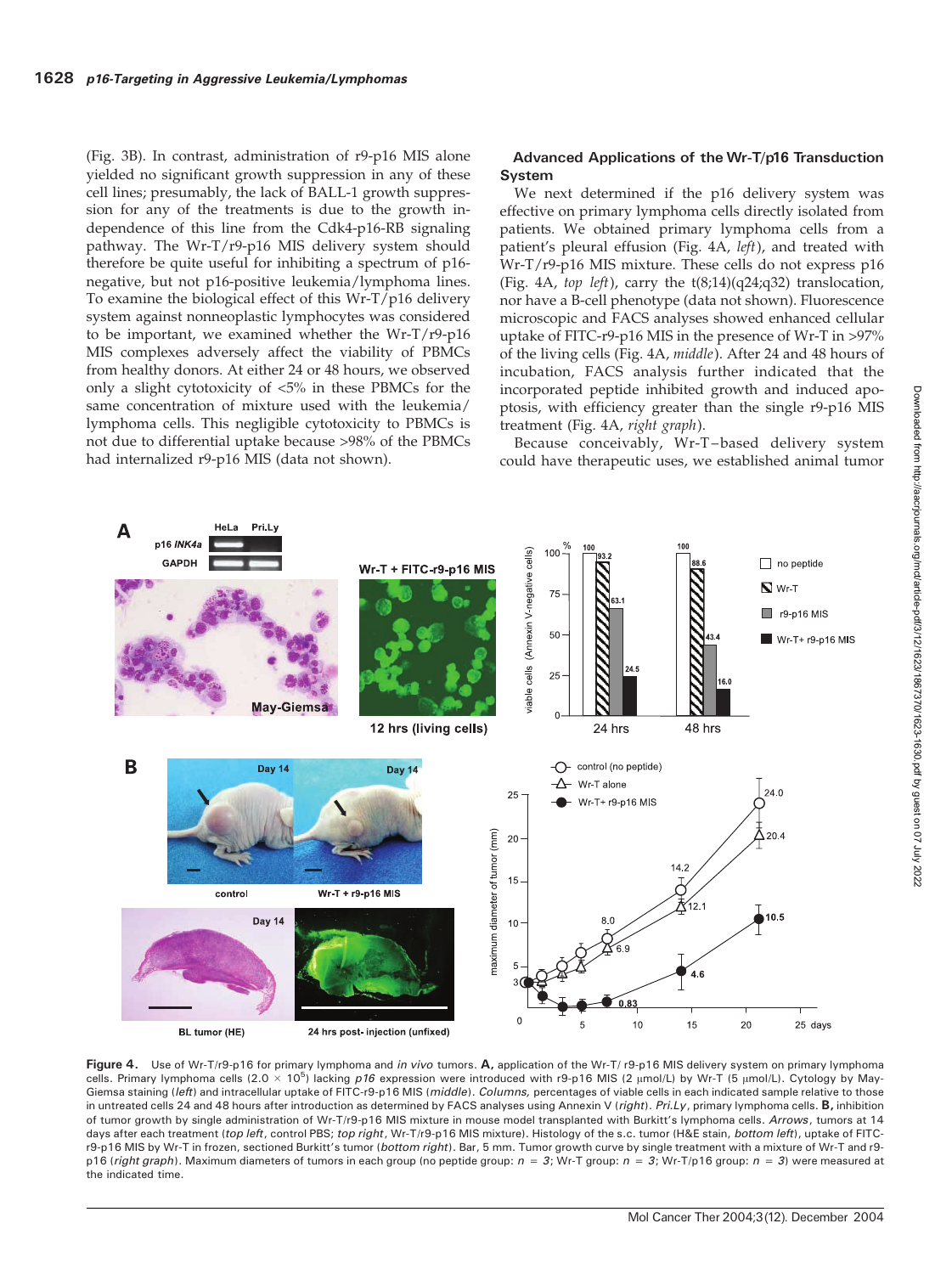models by s.c. injection of human Burkitt's lymphoma cells, BALM-14, into BALB/c nude mice (Fig. 4B). When tumors grew to  $\sim$  3 mm, we injected the Wr-T/r9-p16 MIS mixture so as to surround the whole tumor and measured tumor growth over time, comparing tumor sizes with untreated tumors (Fig. 4B, top). Twenty-four hours post injection, the FITC-r9-p16 MIS of the peptide mixture had become widely distributed throughout the tumor (Fig. 4B, bottom right). Within the first week, decreases in tumor size were evident in the mice treated with a single application of the peptide mixture, whereas the peptide-free tumors grew to thrice their initial size (Fig. 4B, right graph). Therefore, only a single treatment with transducible Wr-T/r9-p16 complexes suffices to significantly retard the mouse tumor growth.

# Discussion

There still remains a host of aggressive leukemia/lymphomas recalcitrant to the therapies currently available. One of the genetic hallmarks of such malignancies is the frequent nonexpression of tumor suppressor p16<sup>INK4a</sup>. Although the recently reported protein transduction domain transduction systems have gained considerable attention for their therapeutic delivery potential, their present efficiencies fall short of the practical requirements. Consequently, we have introduced a novel transporter system for delivering cargo peptide to hematopoietic cells with unprecedented efficiency; transduction of functional p16 peptide by our method drastically inhibited the growth of aggressive leukemia/lymphoma cells. Concretely, the following results have been achieved through the present study; Wr-T dramatically enhanced intracellular uptake of a cargo peptide into hematopoietic cells including primary lymphoma cells, and it enabled diffusion of a cargo peptide throughout a whole cell. The delivered cargo peptide by Wr-T was shown to specifically function in the targeted cells. Moreover, this p16 delivery system functioned only in p16-negative aggressive leukemia/lymphomas, not block proliferation of p16-expressing tumor cells nor PBMCs, which indicates its selectivity for practical use. Thus, our results provide a framework for significantly advancing the molecular targeting of intractable hematopoietic malignancies.

Other molecular targeting approaches for hematopoietic malignancies have been reported, such as the use of the RI-TAT p53C' peptide against Burkitt's lymphoma (22). In that work, a 48 hour treatment with 20 to 30  $\mu$ mol/L of peptide for targeting the p53 protein inhibited growth of  $\sim$  50% of the lymphoma cells. Their system also showed success with s.c. developed breast carcinoma and peritoneally disseminated Burkitt's lymphoma under a regimen of 16 times injections of peptide. In our present study, the p16 peptide delivered by Wr-T was effective at concentrations as low as  $2 \mu \text{mol/L}$  for several cases of leukemia/ lymphomas in vitro and in vivo. Moreover, a single administration of the Wr-T/r9-p16 MIS mixture strongly inhibited the growth of lymphoid tumor in vivo.

In conclusion, the Wr-T transporter system enables highly efficient and specific peptide delivery to hematopoietic neoplasms, yielding the most pronounced reductions in tumor cell growth seen thus far with this class of interventions. In this sense, this system may be of more practical use for a peptide therapy than the previous protein transduction domain systems and offers the additional convenience of choice in cargo peptides, as well as the potential for being adapted to regimens involving multiple administrations or being combined with other antitumor agents. We hope the continued development of the Wr-T–based protein docking strategy will increase the success rate in combating the particular neoplasms we have studied.

# Acknowledgments

We thank Y. Matsuo, A. Harashima, and T. Teshima for providing us with leukemia/lymphoma cell lines; S. Suzuki for the gift of antiserum to human phospho-Ser<sup>780</sup> pRB; K. Isomoto, Y. Onoda, T. Miyake, and T. Tanaka for<br>their technical support; and I-W. Park and K. V. Myrick for critical reading of the manuscript.

### References

1. Nagahara H, Vocero-Akbani AM, Snyder EL, et al. Transduction of fulllength TAT fusion proteins into mammalian cells: TAT-p27Kip1 induces cell migration. Nat Med 1998;4:1449 – 52.

2. Derossi D, Joliot AH, Chassaing G, Prochaintz A. The third helix of the Antennapedia homeodomain translocates through biological membranes. J Biol Chem 1996;269:10444 – 50.

3. Wender PA, Mitchell DJ, Pattabiraman K, et al. The design, synthesis, and evaluation of molecules that enable or enhance cellular uptake: peptoid molecular transporters. Proc Natl Acad Sci U S A 2000;97:13003 – 8.

4. Fisher PM, Krausz E, Lane DP. Cellular delivery of impermeable effector molecules in the form of conjugates with peptides capable of mediating membrane translocation. Bioconjug Chem 2001;12:825 – 41.

5. Joliot A, Prochiantz A. Transduction peptides: from technology to physiology. Nat Cell Biol 2004;6:189 – 96.

6. Morris MC, Depollier J, Mery J, Heitz F, Divita G. A peptide carrier for the delivery of biologically active proteins into mammalian cells. Nat Biotechnol 2001;19:1173 – 6.

7. Fahraeus R, Lain S, Ball KL, Lane DP. Characterization of the cyclindependent kinase inhibitory domain of the INK4 family as a model for a synthetic tumour suppressor molecule. Oncogene 1998;16:587 – 96.

8. Daibata M, Kubonishi I, Eguchi T, et al. The establishment of Epstein-Barr virus nuclear antigen-positive (SP-50B) and Epstein-Barr virus nuclear antigen-negative (SP-53) cell lines with t(11;14)(q13;q32) chromosome abnormality from an intermediate lymphocytic lymphoma. Cancer 1989; 64:1248 – 53.

9. Drexler HG, editor. The leukemia-lymphoma cell line factsbook. San Diego (CA); Academic Press: 2000.

10. Hiraki S, Miyoshi I, Kobonishi I, Matsuda Y. Establishment of an Epstein-Barr virus-determined nuclear antigen-negative human B-cell line from acute lymphoblastic leukemia. J Natl Cancer Inst 1977;59:93 – 4.

11. Matsuo Y, Drexler HG. Immunoprofiling of cell lines derived from natural killer-cell and natural killer-like T-cell leukemia-lymphoma. Leuk Res 2003;27:935 – 45.

12. Fink JR, LeBien TW. Novel expression of cyclin-dependent kinase inhibitors in human B-cell precursors. Exp Hematol 2001;29:490 – 8.

13. Hangaishi A, Ogawa S, Imamura N, et al. Inactivation of multiple tumor-suppressor genes involved in negative regulation of the cell cycle, MST1/p16INK4A/CDKN2, MST2/p15INK4B, p53, and Rb genes in primary lymphoid malignancies. Blood 1996;87:4949 – 58.

14. Herman JG, Civin CI, Issa JP, et al. Distinct patterns of inactivation of p15INK4B and p16INK4A characterize the major types of hematological malignancies. Cancer Res 1997;57:837 – 41.

15. Drexler HG. Review of alterations of the cyclin-dependent kinase